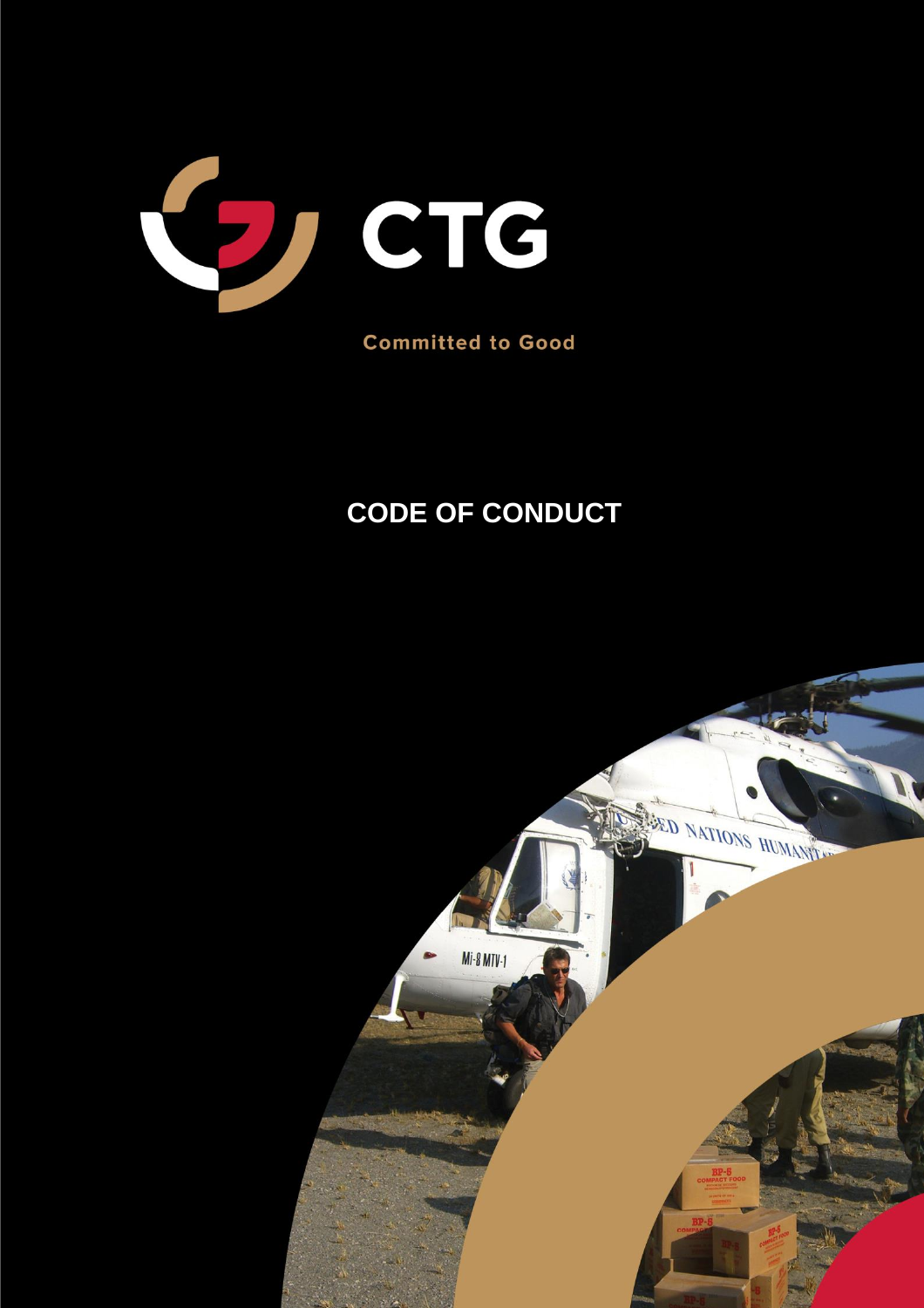

# **1. CORE PHILOSOPHY**

That directors, employees, contractors, consultants, agents and representatives (hereinafter referred to as "Stakeholders") engaged by CTG or any subsidiary or associated company (hereinafter referred to as "CTG") conduct the business of CTG in accordance with this Code of Conduct (hereinafter referred to as the "Code") therefore reflecting the values of CTG.

The environments in which CTG operates are often lawless and poorly governed, with the potential for individuals to be exposed to extreme risk and personal injury. This Code is designed so that adherence to it by Stakeholders will ensure their wellbeing and ensure that CTG conducts itself as a responsible and ethical services provider.

### **2. STATEMENT FROM THE BOARD**

The board of directors of CTG "the Board" is committed to ensuring that Stakeholders comply with this Code and thereby conduct themselves and CTG's business in keeping with the highest moral and ethical standards. The Board wishes to promote a culture of ethical and accountable behavior and encourages the reporting of corrupt practices, breaches of the law and matters potentially detrimental to CTG's business or reputation.

## **3. CTG GOOD GOVERNANCE COMMITTEE (GGC)**

The GGC's objective is to promote operational excellence throughout the entire organization and to significantly improve overall performance and compliance with CTG's clients' regulations. The GGC is also responsible for confirming CTG meets the benchmark parameters with respect to the services we provide to our clients, in particular relation to salaries, HR practices, local labour law, industry standards, etc.

The GGC will be responsible for the periodic review and continuous improvement of this Code, CTG's policies and overall good governance across the board. The GGC acts as an unofficial auditing body for CTG's corporate governance and as part of this monitors compliance with the Code to ensure that the minimum compliance and ethical standards are being met.

The GGC is chaired by the CEO with representation from CTG's Advisory Board, Human Resources, Operations and Legal departments. The GGC shall meet at least quarterly to review compliance with this Code across CTG and to discuss new initiative to ensure continual alignment and improvement to CTG's governance and ethical processes. From time to time, the GGC seeks external advice and guidance from industry leaders, NGOs and academics relevant to CTG's sphere of operations.

## 4. **CTG ETHICS COMMITTEE**

The GGC has elected a group of individuals from throughout the organization to act as the Ethics Committee.

The Ethics Committee has been established so that there is a rapid and appropriate response in the event that potential ethics issues arise or are reported via CTG's whistleblowing mechanism [\(ethics@ctg.org\)](mailto:ethics@ctg.org). The Ethics Committee is responsible for ensuring CTG responds appropriately to any whistleblowing to minimize the impact on CTG (and potentially the wider community).

All Stakeholders are expected to report to the Ethics Committee [\(ethics@ctg.org\)](mailto:ethics@ctg.org) good faith concerns about actual or suspected violations or this Code or any of the regulations, rules, policies and procedures referred to or linked to herein. The Chair and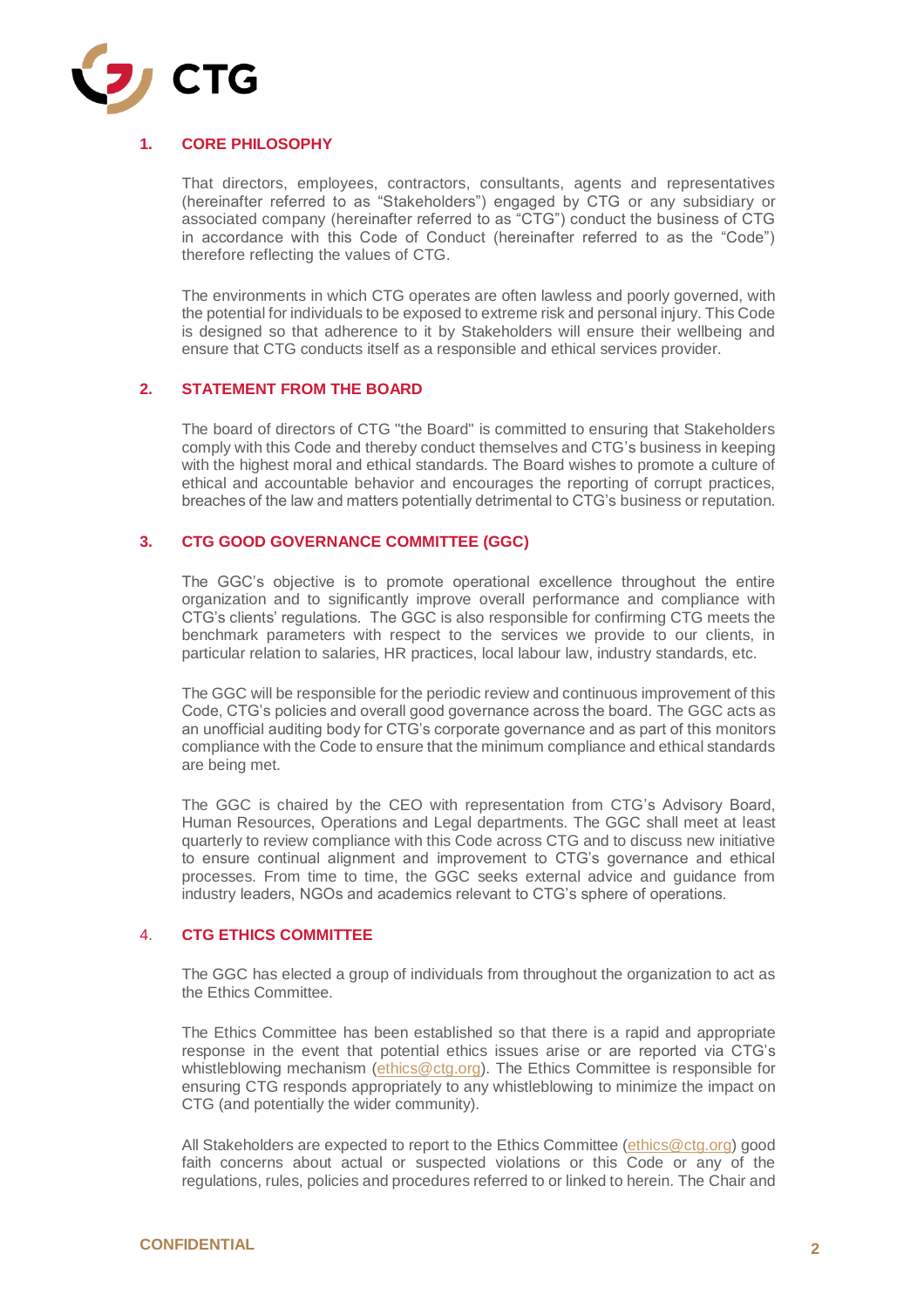

no less than two other appropriate members of the Ethics Committee (selected by the Chair depending on the nature and location of the issue raised) will meet within a minimum of 48 hours to discuss the reported violation and shall promptly and thoroughly investigate the issue and determine how best to address any reports made.

The Ethics Committee may consult with the GGC and/or outside counsel for assistance in determining the appropriate course of action should the issue at hand require it.

# **5. VALUES**

This Code is underpinned by a set of core values that ensure CTG conducts its business in compliance with the letter and spirit of the law, in a way that is socially accountable and in the best interests of our clients and Stakeholders.

CTG's core values are:

- **Integrity**
- **Accountability**
- **Transparency**
- Lawful and ethical conduct
- Operational excellence
- Respect
- **Inclusion**

In addition to CTG's core values, CTG, as a signatory to the UN Global Compact, expects all Stakeholders to understand, adhere to and support the **[10 principles of the](https://www.unglobalcompact.org/what-is-gc/mission/principles)  [United Nations Global Compact](https://www.unglobalcompact.org/what-is-gc/mission/principles)** and the **[7 Women's Empowerment Principles.](https://www.empowerwomen.org/en/weps/about)**

# **6. SCOPE AND APPLICATION**

This Code, and the regulations, rules, policies and procedures referred to or linked to herein, applies to all Stakeholders. All Stakeholders are required to confirm that they have read, understood and conform to the Code.

In addition, where a Stakeholder retains third-party agents, contractors and/or consultants ("Third Parties") to represent or perform work on behalf of CTG, the Stakeholder shall make them aware (a) of this Code and (b) the requirement that when acting for or on behalf of CTG Third Parties are required to conduct themselves in accordance with this Code.

CTG maintains a zero-tolerance policy for any violation of this Code and the regulations, rules, policies and procedures referred to or linked to herein; any such violations shall result in disciplinary action up to and including dismissal in accordance with the relevant labour law.

# **7. CONFLICT OF INTEREST**

A "conflict of interest" occurs when personal or financial interests interfere with CTG's interests or the interests of CTG's clients or partners. By way of example a conflict of interest may arise if a Stakeholder, or a member of their family, gains personal enrichment as a result of access to confidential information through their role with CTG.

Stakeholders must avoid any situation that creates even the appearance of a conflict of interest. For example, Stakeholders must not, without prior written consent of a Director: offer their skills or services to competitors or potential competitors or engage in or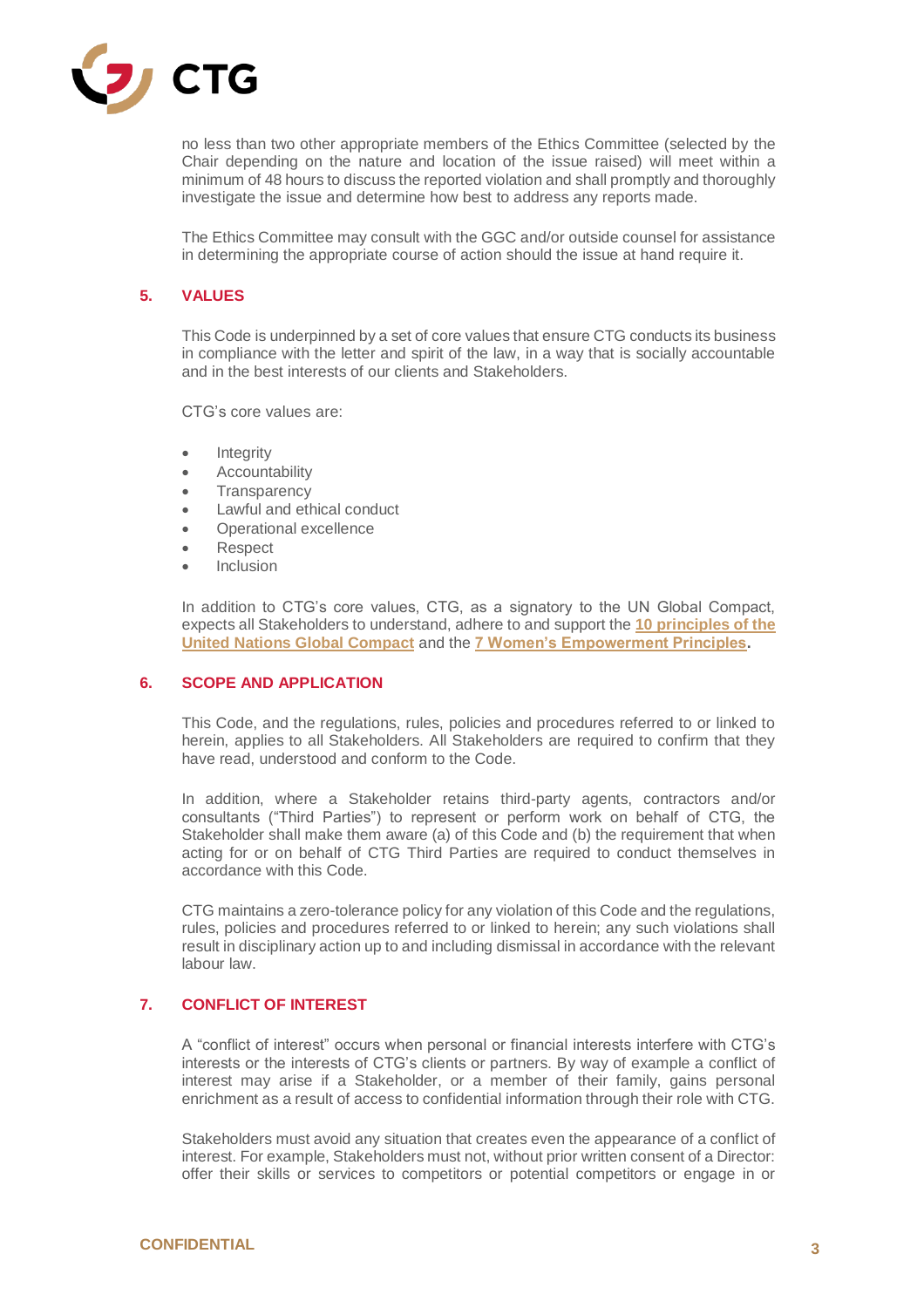

directly or indirectly have an equity interest in a business that competes with or sells goods or services that are competitive to CTG or offers similar services directly to CTG's clients; recommend or place business with a firm owned or controlled by another Stakeholder or his or her family; act as a consultant to a supplier, client or competitor of CTG or be employed by them or take money from them; have any financial or other relationships with local business partners, suppliers, clients or competitors that would impair the independence of any judgement they may need to make on behalf of CTG; perform, for any personal gain, services to any CTG supplier of goods or services or any other organization that does business with or serves CTG; use their position for personal gain or to benefit any other business or person in any way that might contradict either the spirit or literal meaning of this Code.

Any existing business activity or work which does, or may, represent a conflict of interest must be reported to a Director or the Ethics Committee.

In matters of conflict, or potential conflict, of interest it is recognized that there will be degrees of influence or involvement. In all cases of doubt Stakeholders are expected to exercise maturity of judgment, act at all times in the best interests of CTG, and seek consent from a CTG supervisor or Director.

CTG's Executive Leadership Team shall be responsible for disclosing to CTG's clients any situation that may appear as a conflict of interest with respect to the relevant contract. CTG's Executive Leadership Team shall also disclose to its clients if any official or professional under contract with CTG's clients may have an interest of any kind in CTG's business or any kind of economic ties with CTG.

## **8. RESPONSIBILITIES FOR DEALING WITH EXTERNAL PARTIES**

Stakeholders must not, without prior written authority from a Director, directly or indirectly state that they are representing CTG, its clients or its public position in respect to any matter; Stakeholders must never (unless specifically engaged by CTG to do such) suggest that they are speaking on behalf of CTG when presenting personal views at community, professional, cultural events, on the internet or on any form of social media (including but not limited to Facebook, Instagram, Twitter, LinkedIn, YouTube, SnapChat, What's App, Viber). CTG's brand, logo and service mark must only be used for CTG purposes in compliance with CTG procedures and may not be used for other reasons without prior approval from a Director.

Stakeholders must not directly or indirectly engage in any activity which could, whether directly or by association, cause CTG or its client's public embarrassment or attract unfavorable attention from media or local authorities.

Stakeholders must use all reasonable efforts to ensure that (i) they do not associate with and that none of the funds or resources received as a result of the relationship with CTG are used to provide support to individuals or entities associated with terrorism, individuals or entities who appear on the list maintained by the Security Council Committee established pursuant to resolution 1267 (1999) [\(http://www.un.org/sc/committees/1267/1267.htm\)](http://www.un.org/sc/committees/1267/1267.htm), the Consolidated United Nations Security Council Sanctions List [\(https://www.un.org/sc/suborg/en/sanctions/un-sc](https://www.un.org/sc/suborg/en/sanctions/un-sc-consolidated-list)[consolidated-list\)](https://www.un.org/sc/suborg/en/sanctions/un-sc-consolidated-list) or any other similar list that may be established by the UN Security Council and (ii) that none of the funds or resources received as a result of the relationship with CTG are used in any other manner that is prohibited by a resolution of the United Nations Security Council adopted under Chapter VII of the charter of the United Nations.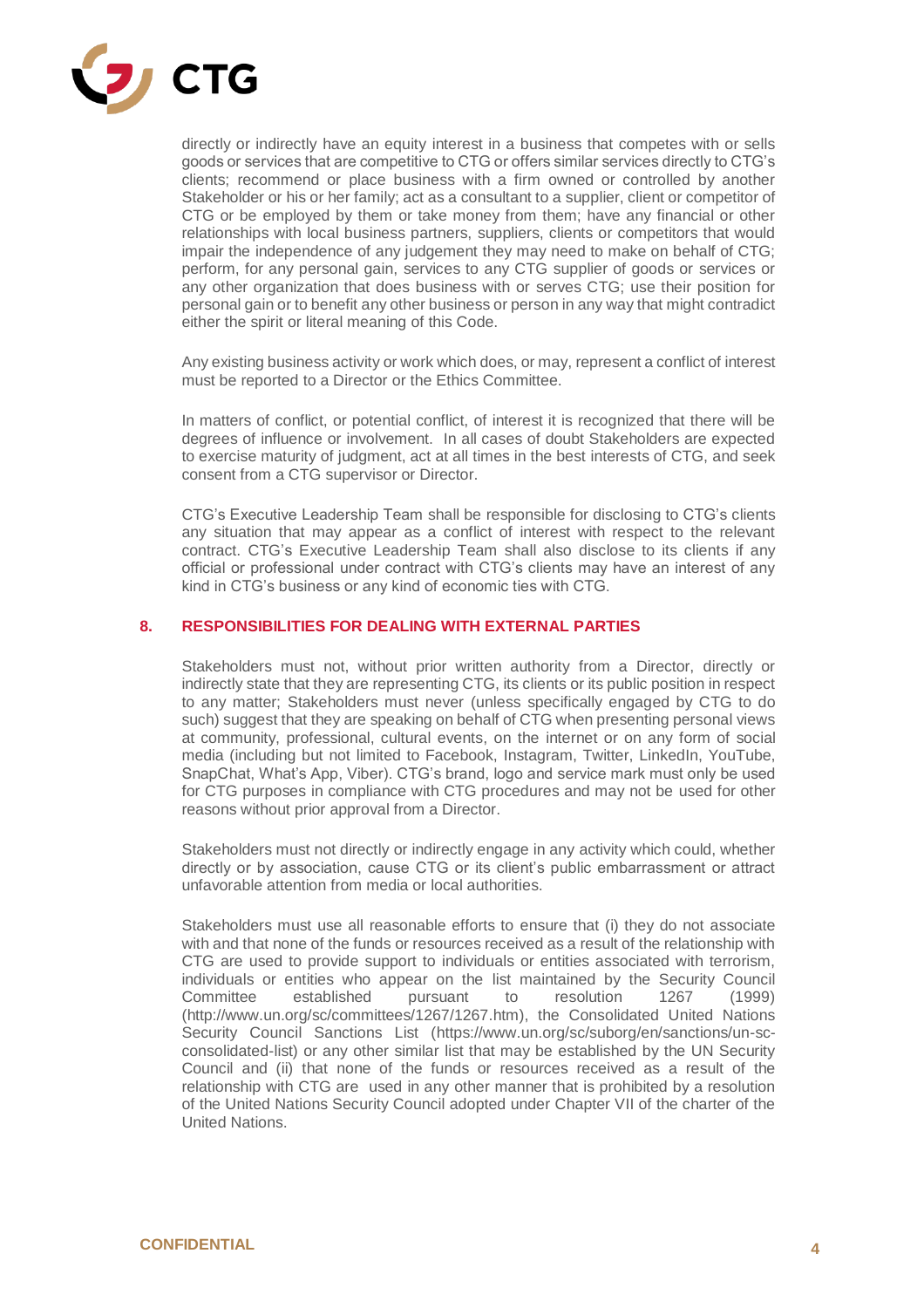

In order to protect Stakeholders' families all incidents are to be reported directly to the GGC. Any public release of appropriate information will then be cleared and made by a Director.

# **9. DEALING WITH FORMER STAKEHOLDERS**

Stakeholders must not discuss proprietary or confidential business matters or share any information about a client, supplier, business partner, present or former colleague or other Stakeholders with former Stakeholders.

Doing business with former Stakeholders should be discussed and approved in writing by a Director. If a Stakeholder has any questions about the propriety of communicating with former Stakeholders they should discuss it with a Director.

# 10. **IMPROPER USE OF CTG OR ITS CLIENTS' INFORMATION**

Stakeholders will, on occasion, have access to private, confidential or sensitive information including but not limited to business affairs, transactions, accounts, operations, work, trade secrets, investigations, discoveries, intellectual property, financing, personnel, government information, business and management systems, private communications, medical records, payroll and financial information.

Stakeholders must not disclose confidential information belonging or pertaining to CTG or any of its clients to any third party without prior written consent of a Director of CTG.

Third parties must agree in writing and in advance to observe confidentiality restrictions in respect to such information. Stakeholders must not use any information of CTG or its clients for the purpose of directly or indirectly obtaining personal gain or to advantage any other person or entity.

Accessing, using and/or disclosing such information other than in the legitimate pursuit of employment duties constitutes misuse. Any misuse or unauthorised release of such information, either during employment or subsequent to the conclusion of employment at CTG, may be grounds for disciplinary action up to and including dismissal and/or the initiation of legal action against the Stakeholder.

# **11. DATA PROTECTION**

Due to the nature of CTG's business, CTG Stakeholders may have access to the personal data of others. CTG is committed to the protection of all data which is handled by or on its behalf and all Stakeholders are to preserve and protect the privacy rights of the subject of the information as they perform their duties. It is the legal and ethical responsibility of all Stakeholders and Third Parties to use personal and confidential information in accordance with the law and CTG policy.

CTG expects all its Stakeholders to ensure they are aware of and comply with all applicable laws regarding data protection and privacy (for example the EU's General Data Protection Regulation (2016/679)).

Where there are no applicable laws in place or where those laws are basic or out of date CTG expects as minimum that all its Stakeholders conform to the following principles based on the United Nations Global Pulses' [Privacy and Data Protection](https://www.unglobalpulse.org/privacy-and-data-protection-principles)  [Principles.](https://www.unglobalpulse.org/privacy-and-data-protection-principles) :

• To only access, analyze and otherwise use data that has been obtained by lawful and fair means, including, where appropriate, with the knowledge of the individual;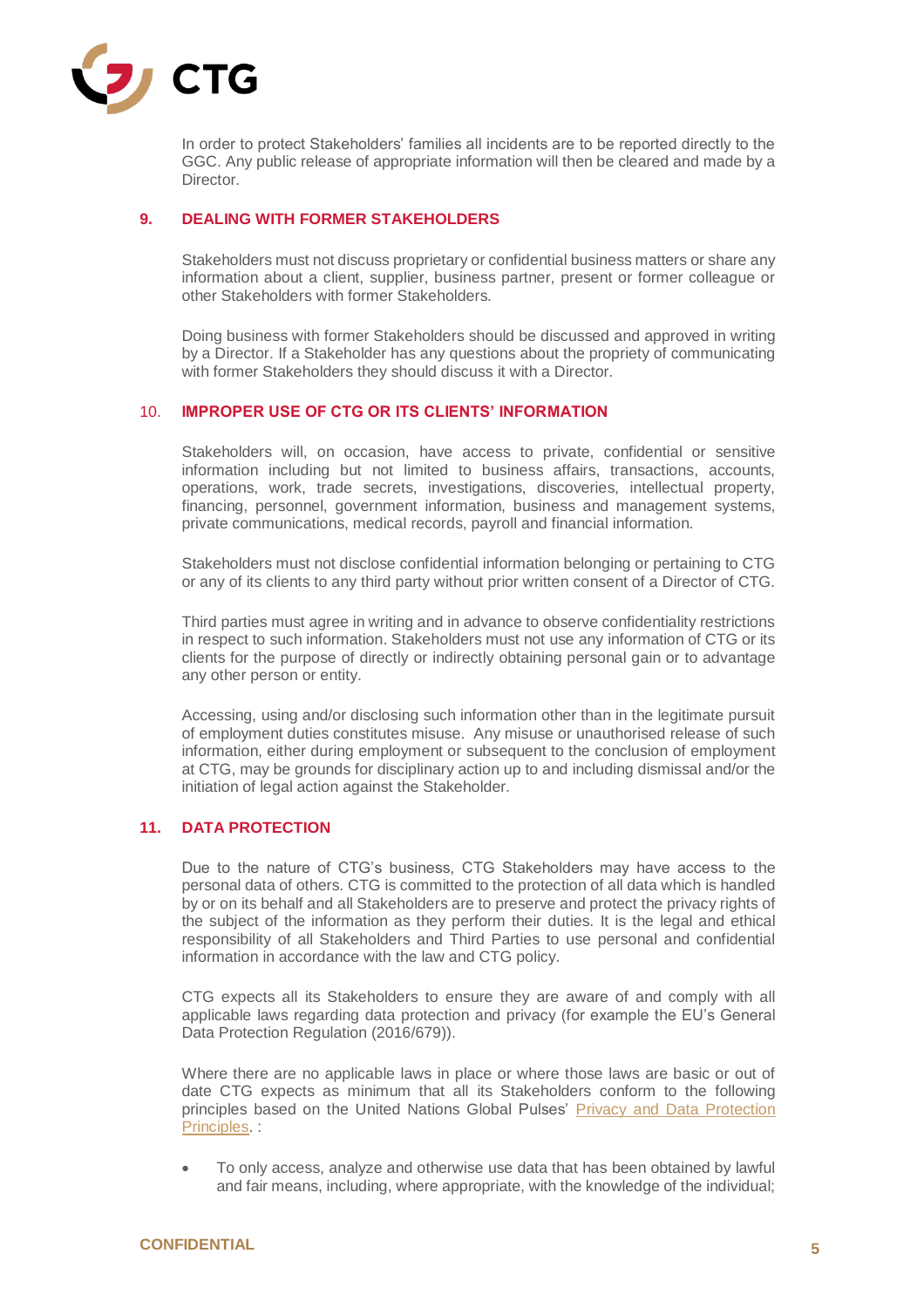

- To ensure, to the extent possible, that all of the data used by CTG Stakeholders for business purposes is adequate, relevant and not excessive in relation to the legitimate and fair purposes for which the data was obtained;
- To not knowingly or purposefully access, analyze or otherwise use personal data which was shared by an individual with a reasonable expectation of privacy without the knowledge or consent of the individual;
- To ensure reasonable and appropriate technical and organizational safeguards are in place to prevent unauthorized disclosure or breach of data;
- To ensure that data use is limited to the minimum necessary for CTG to perform its business in line with its contractual and/or legal requirements; and
- To ensure that the data used for CTG's business purposes is stored only for the necessary duration and that any retention of it is justified.

Failure to comply with the abovementioned principles or with the applicable law regarding data protection and privacy, may be grounds for disciplinary action up to and including dismissal and/or the initiation of legal action against the Stakeholder.

## **12. ANTI-BRIBERY AND ANTI-CORRUPTION**

A "bribe" is defined as an offer, promise or authorisation, to give, or the giving of, anything of value to influence the actions of a third party. Bribes may include money, gifts, travel, hospitality, discounts, favours, business or employment opportunities, political or charitable contributions or any direct or indirect benefit or consideration given with the intent to persuade someone to act in one's favour.

Bribery violates anti-corruption laws. All Stakeholders must make themselves aware of and follow all applicable anti-corruption laws.

CTG has a zero-tolerance approach to bribery and will not tolerate bribery in any form or with any third party, whether public or private or directly or indirectly through a third party.

By way of further guidance:

# **(a) Gifts and Entertainment**

Stakeholders must not give, seek or accept in connection with the operations or business interests of CTG any gift or gesture in the nature of hospitality or other personal favor or assistance that goes beyond common courtesies normally associated with general commercial practice.

In particular, CTG Stakeholders shall not give any type of gift or offer of hospitality to the UN or any UN staff member, including but not limited to any invitations to sporting or cultural events, offers of holiday or other recreational trips, transportation or invitations to lunches or dinners. CTG Stakeholders shall not solicit or receive any such gift from a supplier or vendor on a UN contract. CTG will not offer any benefit such as free goods or services or a work position or sales opportunity to a UN staff member in order to facilitate business.

Reasonable and customary business gifts (such as hats, shirts, pens, notepads, coffee mugs, USBs etc.) and entertainment that are of nominal value (up to \$50), that are clearly in keeping with good business ethics and do not induce or give the appearance of inducing the recipient to provide favorable treatment may be given to corporate clients.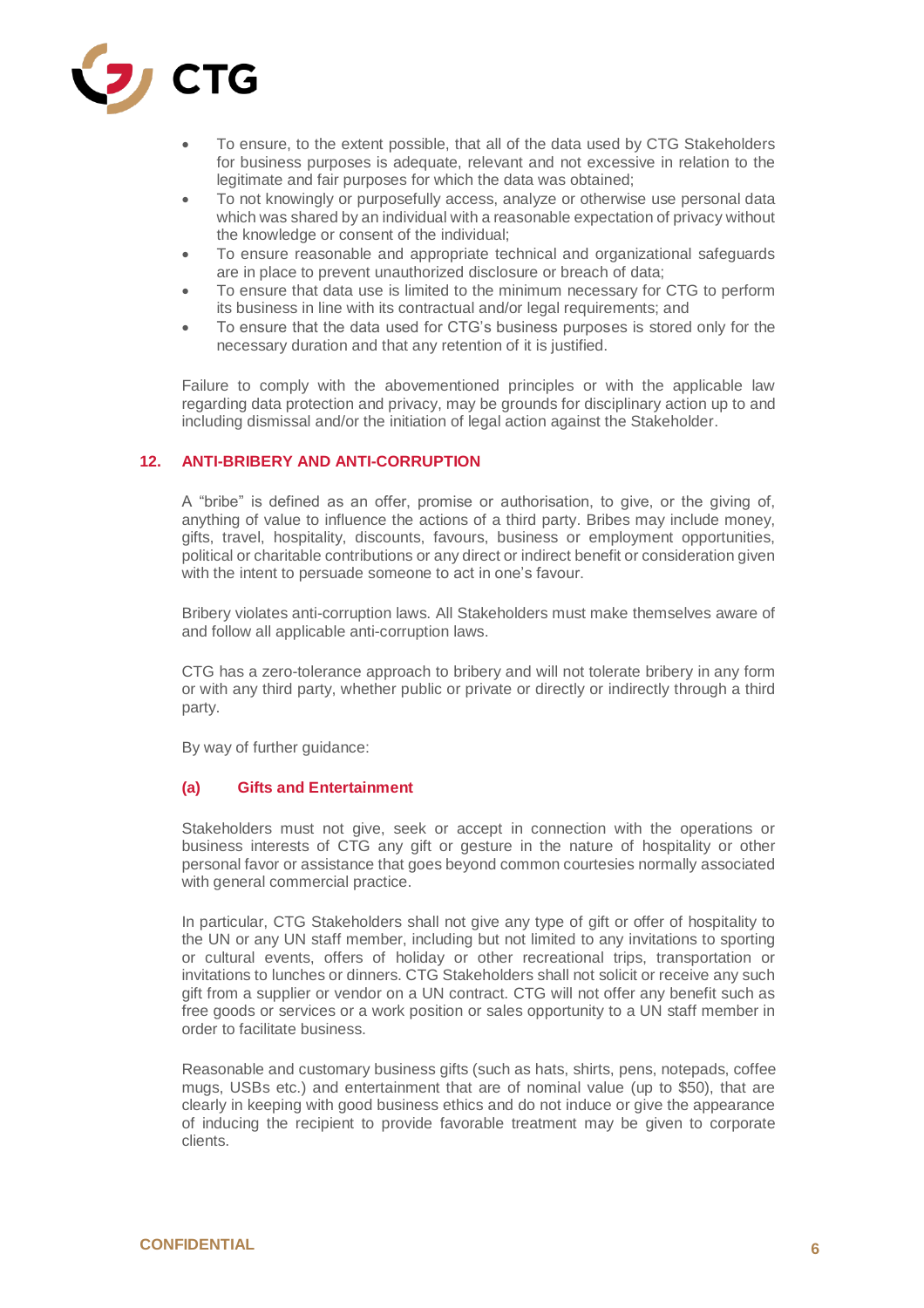

Stakeholders offered or exposed to such gifts or gestures must observe the policy theme of "… if there is doubt, there is no doubt …". For avoidance of doubt, any gift or gesture offered to or received by a Stakeholder which might, as a matter of cautious discretion, be in breach of the above policy must be reported to a Director with full details of the circumstances in which it was offered or received. If so advised by the Director the Stakeholder must return or refuse the gift or gesture and explain that it violates CTG's ethical principles.

The purpose of this policy is to ensure that the offer or acceptance of such gifts or gestures does not give rise to an obligation which can later be used, called upon or construed by others to allege, create, effect or attempt favoritism, discrimination, collusion or extortion or similar disruptive, illegal, unacceptable or unethical practices against CTG, the Stakeholder or others. Failure to comply with the above policy can result in severe sanctions including criminal liability for CTG and the Stakeholders involved. If a Stakeholder is found to have breached these rules CTG reserves the right to take disciplinary action up to and including dismissal and/or initiate legal action against the Stakeholder.

## **(b) Financial Inducements/Unacceptable Payments**

CTG and its Stakeholders shall at all times subscribe to and practice only lawful and commercial methods during the conduct of business operations, in accordance with the legal and commercial standard required within the local jurisdiction.

It is recognized that in some environments standard business practice and expectation may from time to time expect the furnishing of facilitative payments to local officials and gate-keepers at various levels. Where such a requirement is either anticipated or arises, the Stakeholder is to REFUSE and fully report the matter immediately to the Country/Regional Manager for recording and operational decision.

Accepting bribes or other inducements will result in summary dismissal and, so long as the applicable labour law allows, the waiver of all Stakeholder benefits, outstanding salary or allowance payments and the right to repatriation at the expense of CTG.

# **(c) Political Contributions, Sponsorships and Like Activities**

CTG will not to make political contributions to any government official, political party, political party official, election committee or political candidate which could be viewed as being in contravention of this Code of Conduct.

All proposed sponsorship of a non-political nature and related activities involving CTG must be approved in writing by a Director.

## **13. REPORTING AND RECORDS**

Stakeholders must ensure that all CTG accounting records accurately and fairly reflect, in reasonable detail, all transactions and any relevant bases and factors underpinning or affecting them, any relevant contingencies, and all CTG's assets and liabilities.

Accounting records must be maintained in accordance with generally accepted international accounting principles and the financial and accounting policies issued by CTG. Any Stakeholder found to have intentionally prepared inaccurate reports, forms or other documents that will be relied upon by CTG to be an accurate record of the circumstances described in the record or that are to be disclosed to Third Parties or clients shall be subject to disciplinary action up to and including dismissal.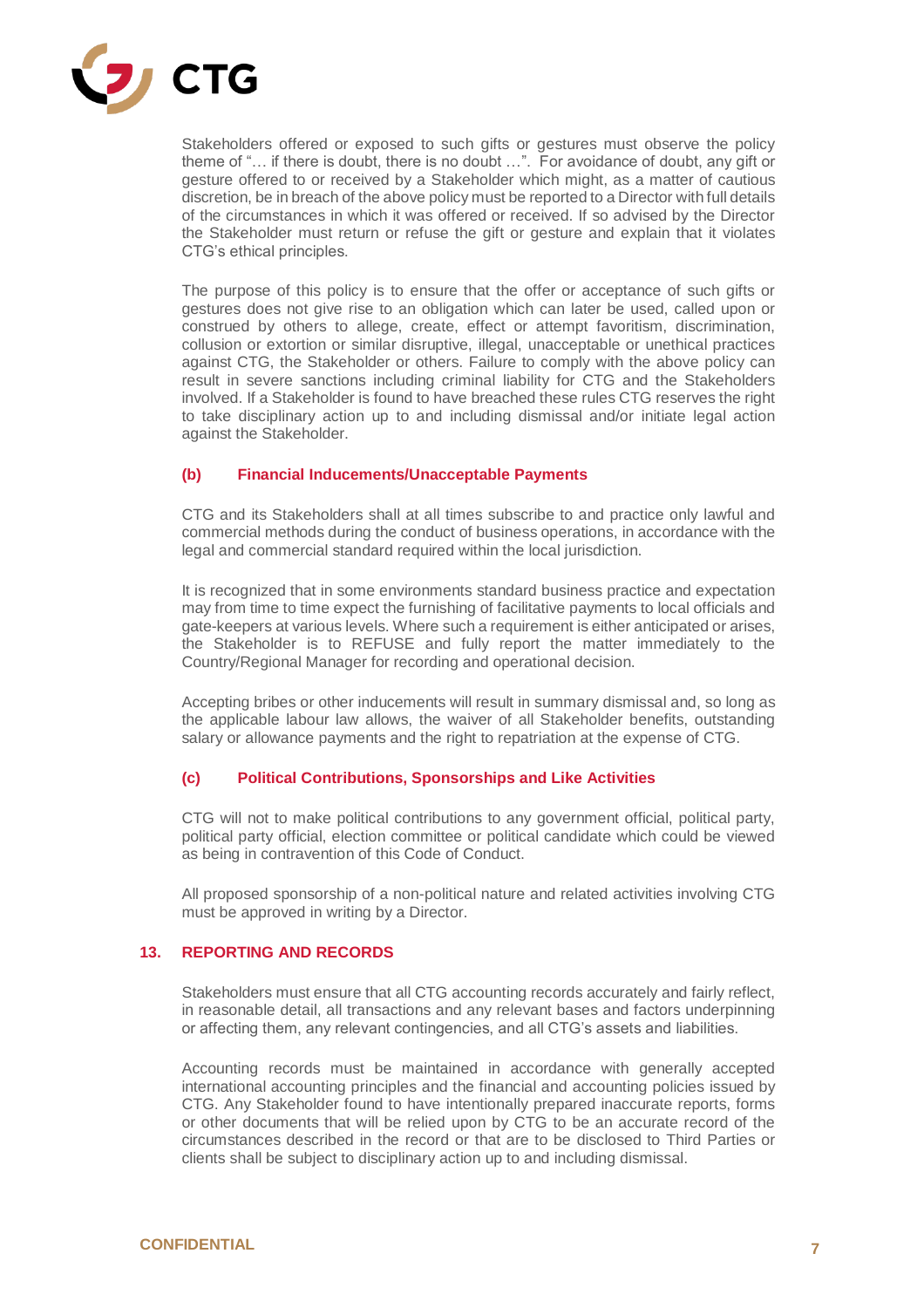

Stakeholders must fully cooperate with CTG's internal and external auditors. Stakeholders must not knowingly make false or misleading statements to the internal or external auditors of CTG and must not conceal any relevant information from the internal or external auditors of CTG.

Documents and other records must be retained in accordance with the requirements of the law, governing contracts and/or CTG policy. Stakeholders must familiarize themselves with these requirements and act accordingly; if the Stakeholder has any queries they should seek advice from a Director.

Documents that are in any way related to an ongoing or potential investigation of CTG by any government or UN agency must be protected and cannot be destroyed unless and until any such investigation has ended and destruction has been authorized by a Director. CTG corporate records and documents must not be removed from CTG premises or used for personal gain or benefit. From time to time CTG may be involved in legal proceedings that may require CTG to retain or make some records available to third parties. The law regarding retention of documents applies equally to all of CTG's records, whether in electronic or paper format, including formal reports as well as informal data such as e-mail, expense reports and internal memos. If the existence of a lawsuit or threatened legal claim, subpoena or a government investigation is known or reported to you, you should immediately contact the CEO and you must retain all related records. Stakeholders are on notice that it is a crime to alter, destroy, modify or conceal documentation or other objects that are relevant to an investigation or otherwise obstruct, influence or impede an official proceeding and any such behavior shall result in disciplinary procedures up to and including dismissal and/or the initiation of legal action against the Stakeholder.

# **14. USE OF CTG FUNDS**

All stakeholders are required to follow CTG procedures in relation to the use of assets provided by CTG, the incurring of expenses related to CTG business and the spending of CTG funds.

Misappropriation of CTG funds shall not be tolerated; company, divisional and consolidated budgets must be adhered to at all times unless prior written consent of a Director has been obtained.

If any Stakeholder is found to have: committed a dishonest or fraudulent act; misused or misappropriated CTG funds; embezzled CTG funds; forged or altered negotiable instruments (such as CTG cheques or drafts); misappropriated CTG, client, partner or colleagues' assets; used CTG cash, securities, supplies, property or other assets for personal use; mishandled or misreported transactions; or falsified financial records, reports or statements they shall be subject to disciplinary procedures up to and including dismissal and/or the initiation of legal action against the Stakeholder.

# **15. USE OF CTG AND CTG'S CLIENTS' ASSETS**

All Stakeholders are responsible for safeguarding assets under his or her control; Stakeholders have a responsibility to protect CTG and CTG's clients' assets from loss, theft, misuse and waste. In general, personal use of supplies, equipment or premises belonging to CTG or CTG's clients for non-work-related purposes is prohibited, unless prior permission is received from a Director. General exceptions include the occasional use of CTG-owned personal computers to send and receive personal e-mail and the use of CTG telephones to make or receive personal, local telephone calls so long as neither activity interferes with CTG business and adheres to CTG internal policies for expense reimbursements, mobile phone usage and company asset usage. Be aware that personal use of CTG computers and mobile phones may be visible to CTG and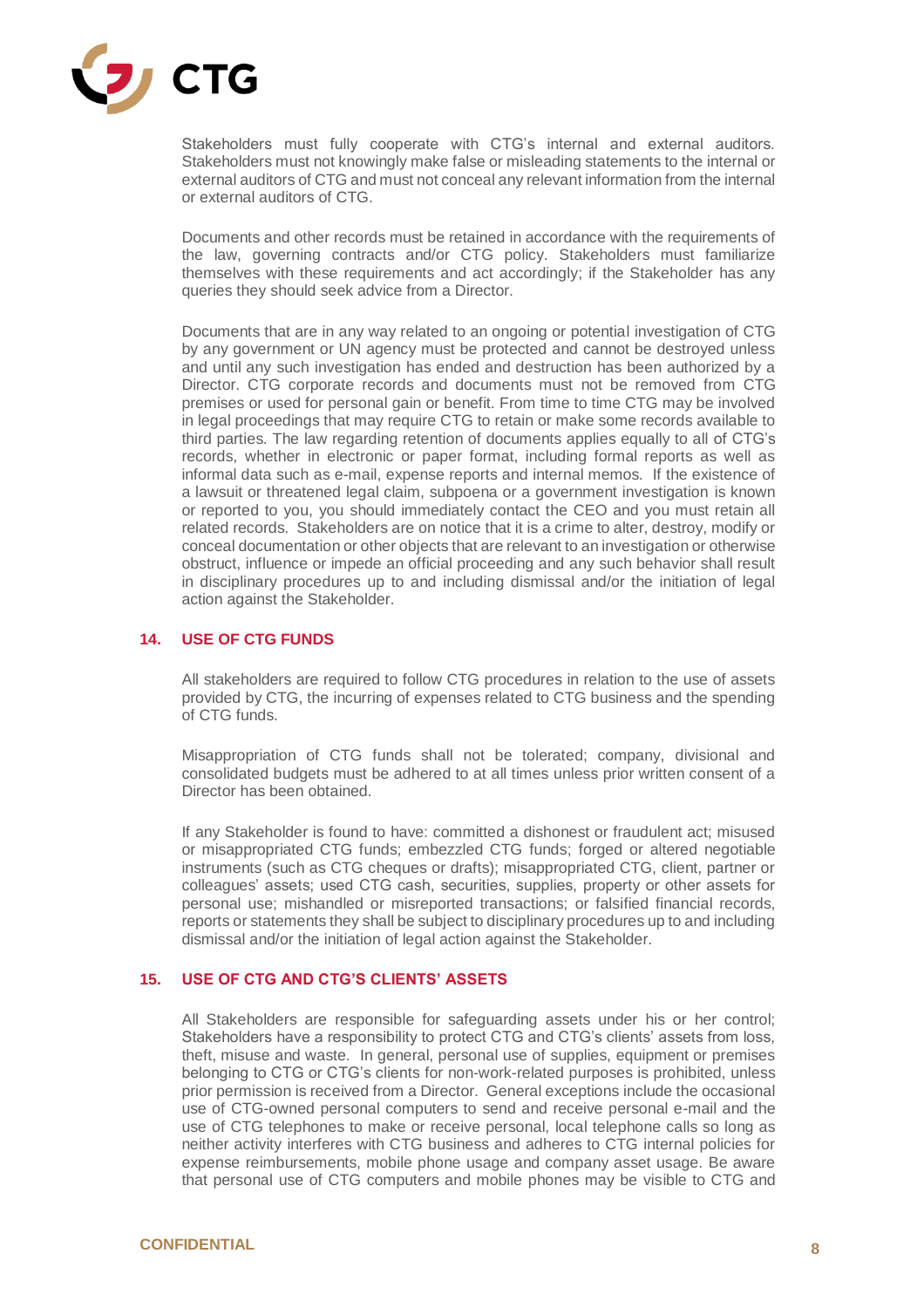

CTG reserves the right to access your CTG computer/emails/files/call logs/messages without notice. Stakeholders must ensure that their occasional personal use does not cause embarrassment to the Stakeholder or CTG.

CTG and CTG's clients' assets, including computer and mobile devices, shall never be used to conduct prohibited or illegal activity, including illegal internet searches.

Where CTG owns the computers and/or mobile devices supplied to Stakeholders all correspondence that is sent from or received through the company's systems or on a company asset is also owned by CTG. CTG may be required to provide emails, computer files, text messages, call logs etc. in the case of investigation, litigation or governmental inquiry.

### **16. ALCOHOL, DRUGS AND GAMBLING**

The misuse of legitimate drugs, except as prescribed by a Medical Practitioner, alcohol or gambling, whilst on active duty, will result in disciplinary action up to and including dismissal.

The use, possession, distribution or sale at any time of illicit or non-prescribed drugs, other controlled substances or locally produced organic substances deemed illegal under local Law will result in disciplinary action up to and including dismissal.

If the country of operation prohibits the consumption and/or possession of alcohol Stakeholders must adhere to and respect such local customs and laws; in such countries the use, possession, distribution or sale of alcohol will result in disciplinary action up to and including dismissal.

CTG reserves the right to test its Stakeholders or those of Third Parties at random for substance abuse, without prior warning.

#### **17. CULTURAL AWARENESS**

It is a requirement that Stakeholders understand and are sensitive to the nuances of different cultures and religions and that they respect the legitimate beliefs and faiths of all people. It must be appreciated that this is fundamental to safety and effectiveness of CTG's operations. Respect for host nations, cultures and practices lies at the heart of CTG's operations and CTG has a zero-tolerance policy for any lack of consideration or respect for such practices and norms.

#### **18. Human Rights**

Respect for the fundamental human rights of Stakeholders, persons Stakeholders encounter in and around the places CTG operates and in carrying out CTG services and responsibilities is a cornerstone of CTG's values. In particular:

#### **(a) Equal Opportunities/Discrimination**

CTG will ensure that all activities are conducted in a manner that provides fair and equal treatment and access for all people. CTG shall not, and shall require that Stakeholders do not, at any time, discriminate on grounds of race, colour, religion, gender, age, political opinion, nationality, social or ethnic origin/ background, social status, indigenous status, union membership, marital or civil partnership status, physical ability, health condition, pregnancy or maternity, disability, or sexual orientation or any other factor which cannot be justified.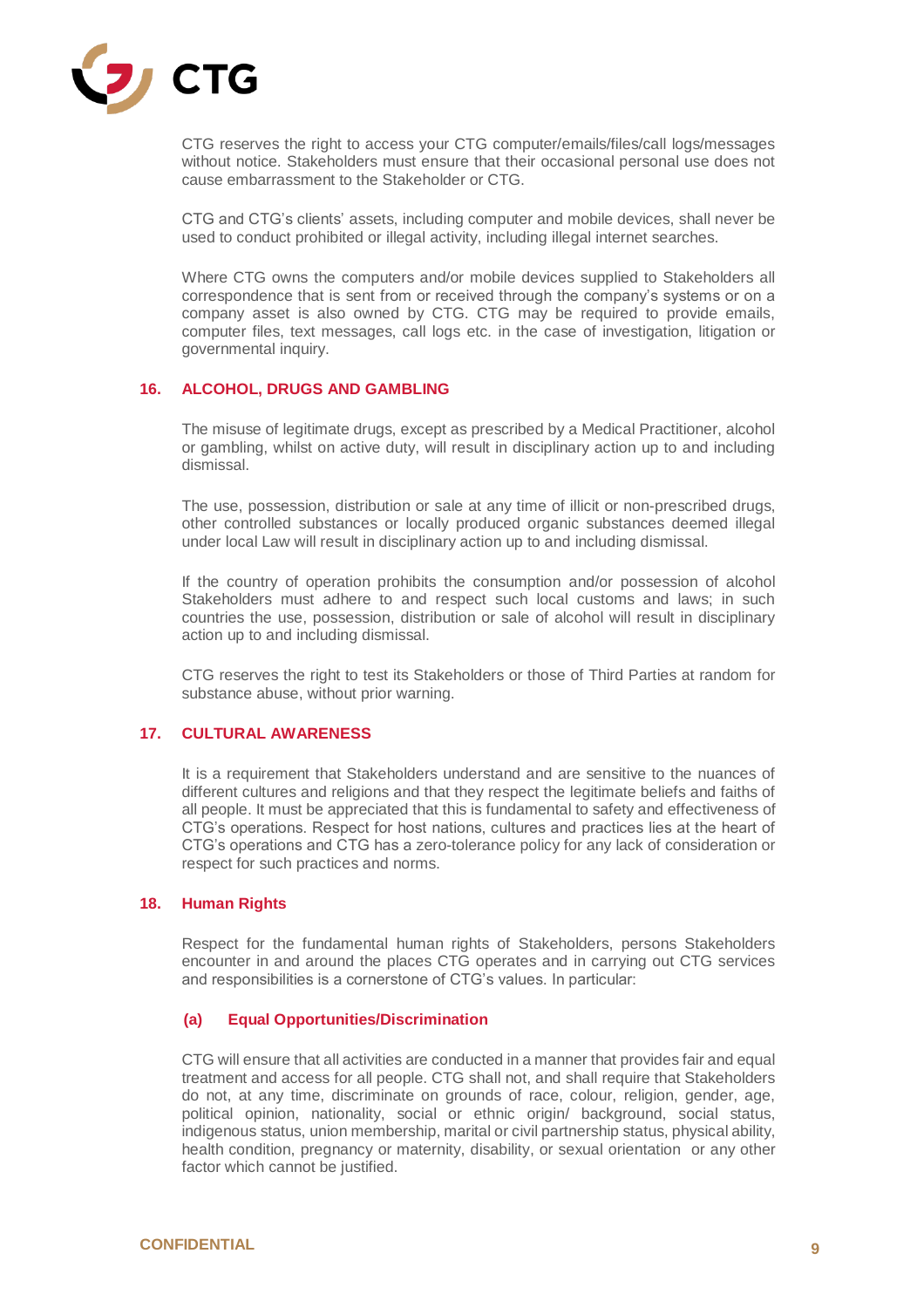

CTG is committed to the principle of equal opportunity in employment for all people and looks to ensure equity and diversity in the workplace. CTG expects each Stakeholder to judge and interact with other Stakeholders solely on their merit, and with maturity and mutual respect.

All employment decisions, including recruitment, hiring, training, promotion, pay, job assignments, discipline and discharge shall be solely based on merit and the inherent requirements of any contract; CTG reserves the right to select the most suitable Stakeholders for tasking and deployment, having regard to assessed levels of risk of personal or fatal injury.

CTG will not tolerate any form of discrimination and should any Stakeholder during their engagement with CTG encounter such it should be reported in writing immediately to the Ethics Committee. Instances of discrimination that are, following an investigation, proven on the balance of probabilities shall result in disciplinary action up to and including dismissal.

## **(b) Treatment of Others**

CTG strongly believes that every person has the right to be treated with dignity and respect and free from all forms of harassment. CTG expects all Stakeholders to be courteous, fair and honest in their dealings with all other Stakeholders, clients and third parties.

CTG will not tolerate abuse, bullying, violence, exploitation (sexual or other), discrimination, harassment, arrogance, or any disparagement of other Stakeholders or of its clients, or behavior by any person which is unfair towards or with respect to any other person or group; all Stakeholders have an obligation to ensure they do not engage in or condone such behavior.

Any such behavior is in breach of the high standards required by CTG Stakeholders by this Code of Conduct, however, in light of recent issues within the humanitarian sphere, the GGC feels it is important to specifically address sexual harassment and sexual exploitation and abuse.

#### (a) **Sexual Harassment**

Sexual harassment can be defined as any improper or unwelcome sexual advance, request for sexual favour, verbal or physical conduct or gesture of a sexual nature, or any other behavior of a sexual nature that might reasonably be expected or perceived to cause offence or humiliation to another person.

Sexual harassment can have a detrimental effect on the victim's physical and psychological wellbeing, morale and can also disrupt the work environment and close-knit environments in which CTG Stakeholders often live.

Sexual harassment in any form will not be tolerated by CTG. All complaints of sexual harassment will be treated seriously and investigated by CTG. Disciplinary sanctions will be applied where appropriate.

CTG will not, however, tolerate any false or malicious accusations, and therefore any proven false or malicious accusations of sexual harassment will also be deemed a breach of the standards of conduct required by CTG Stakeholders and disciplinary sanctions applied as appropriate.

#### (b) **Sexual Exploitation and Abuse**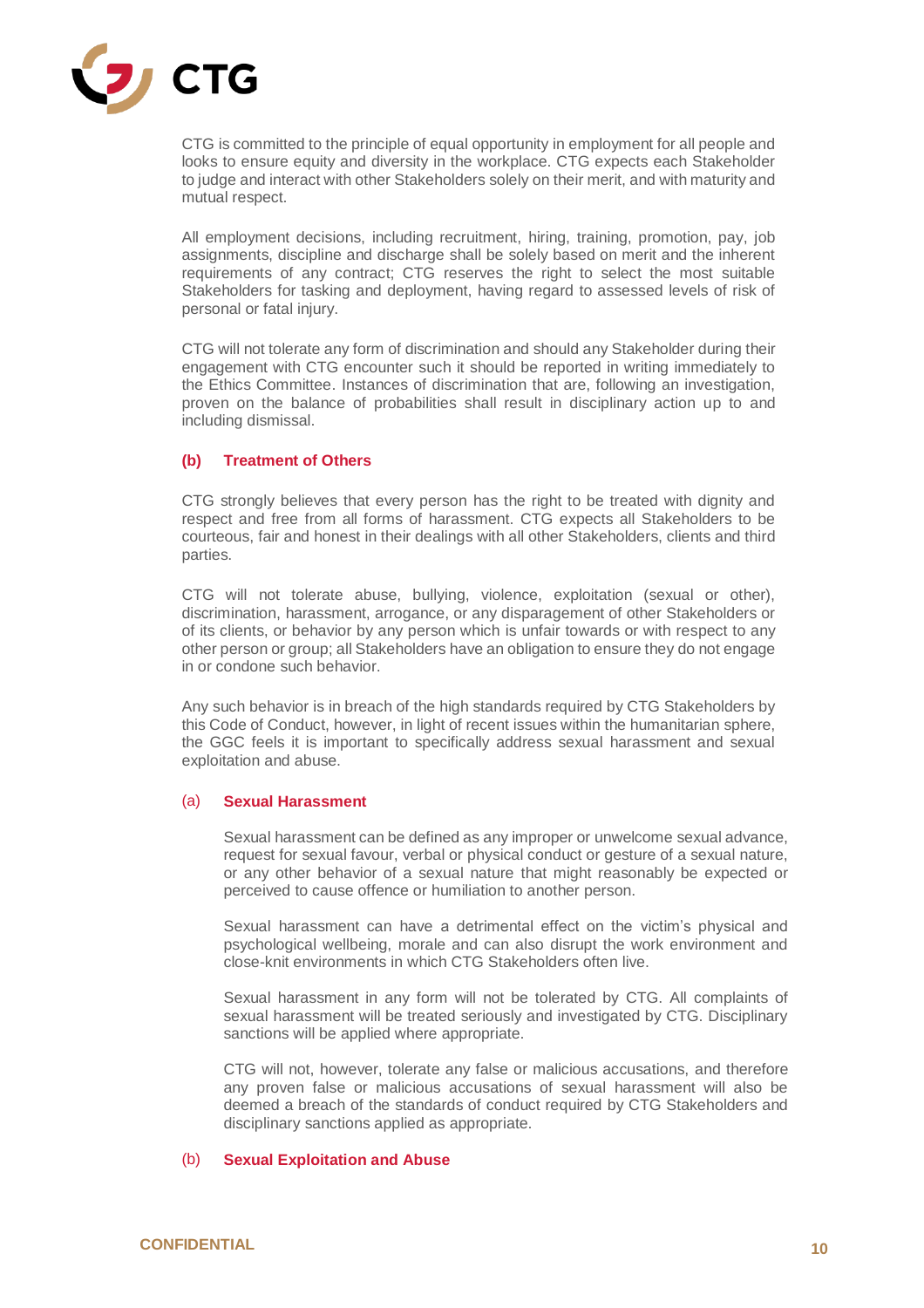

Sexual exploitation can be defined as any actual or attempted abuse of a position of vulnerability, differential power, or trust, for sexual purposes, including, but not limited to, profiting monetarily, socially or politically from the sexual exploitation of another.

Sexual abuse can be defined as the actual or threatened physical intrusion of a sexual nature, whether by force or under unequal or coercive conditions.

CTG does not tolerate any threats of, or actual, violence, sexual exploitation or abuse, verbal or psychological abuse by its Stakeholders.

Stakeholders must read and comply fully with the UN Secretary-General's Bulletin of 9 October 2003 entitled ["Special Measures for Protection from Sexual Exploitation and](http://daccess-dds-ny.un.org/doc/UNDOC/GEN/N03/550/40/PDF/N0355040.pdf?OpenElement)  [Sexual Abuse" \(ST/SGB/2003/13\),](http://daccess-dds-ny.un.org/doc/UNDOC/GEN/N03/550/40/PDF/N0355040.pdf?OpenElement) the Secretary-General's Bulletin of 18 June 2002 entitled "Regulations Governing the Status, Basic Rights and Duties of Officials other than [Secretariat Officials, and Experts on Mission" \(ST/SGB/2002/9\)](http://www.ht.undp.org/content/dam/haiti/docs/procurement/UNDP_HT_Reglement.pdf) and the [UNOPS Policy](https://www.unops.org/SiteCollectionDocuments/Accountability/OD-08-rev-1.pdf)  [on prevention of harassment, sexual harassment, and abuse of authority.](https://www.unops.org/SiteCollectionDocuments/Accountability/OD-08-rev-1.pdf)

Stakeholders must also undertake the following training:

- The Prevention of Sexual Harassment and Abuse of Authority
- The Prevention of Sexual Exploitation and Abuse

Any Stakeholder who believes, in good faith, that he or she has witnessed or been the victim of harassment, sexual exploitation or abuse should report this immediately to the Ethics Committee (ethics@ctg.org). Instances of harassment that are, following an investigation, proven on the balance of probabilities shall result in disciplinary action up to and including dismissal.

## **(c) Labour**

CTG recognizes and respects the rights of staff to freely associate, organize and bargain collectively in accordance with the laws of the countries in which they are employed. CTG recognizes the importance of open communication and direct engagement between workers and management. CTG will respect the rights of staff to associate freely and communicate openly with management regarding working conditions without fear of harassment, intimidation, penalty, interference or reprisal.

CTG does not use forced, bonded or indentured labour or involuntary prison labour. All work, including overtime work, will be voluntary and staff are free to leave their employment with CTG upon reasonable notice. CTG will comply with all applicable working hour requirements as established by local law and further comply with all laws and regulations regarding wages and hours, including those pertaining to minimum wages, overtime wages, piece rates and other elements of compensation and will provide legally mandated benefits to all staff.

#### **(d) Child Labour**

All CTG Stakeholders must respect the rights of children (anyone under the age of 18). The minimum admission to employment or work shall not be less than the age of completion of compulsory schooling (which is generally not less than fifteen or fourteen years in those countries subject to the developing country exception of the ILO Convention 138). In the event young workers are engaged through a workplace apprenticeship programme, CTG will comply with all laws and regulations governing such apprenticeship programmes. Additionally, CTG will not engage any young workers to perform any work that is likely to be hazardous or to interfere with the young worker's education or that may be harmful to the young worker's health, physical, mental, social, spiritual or moral development.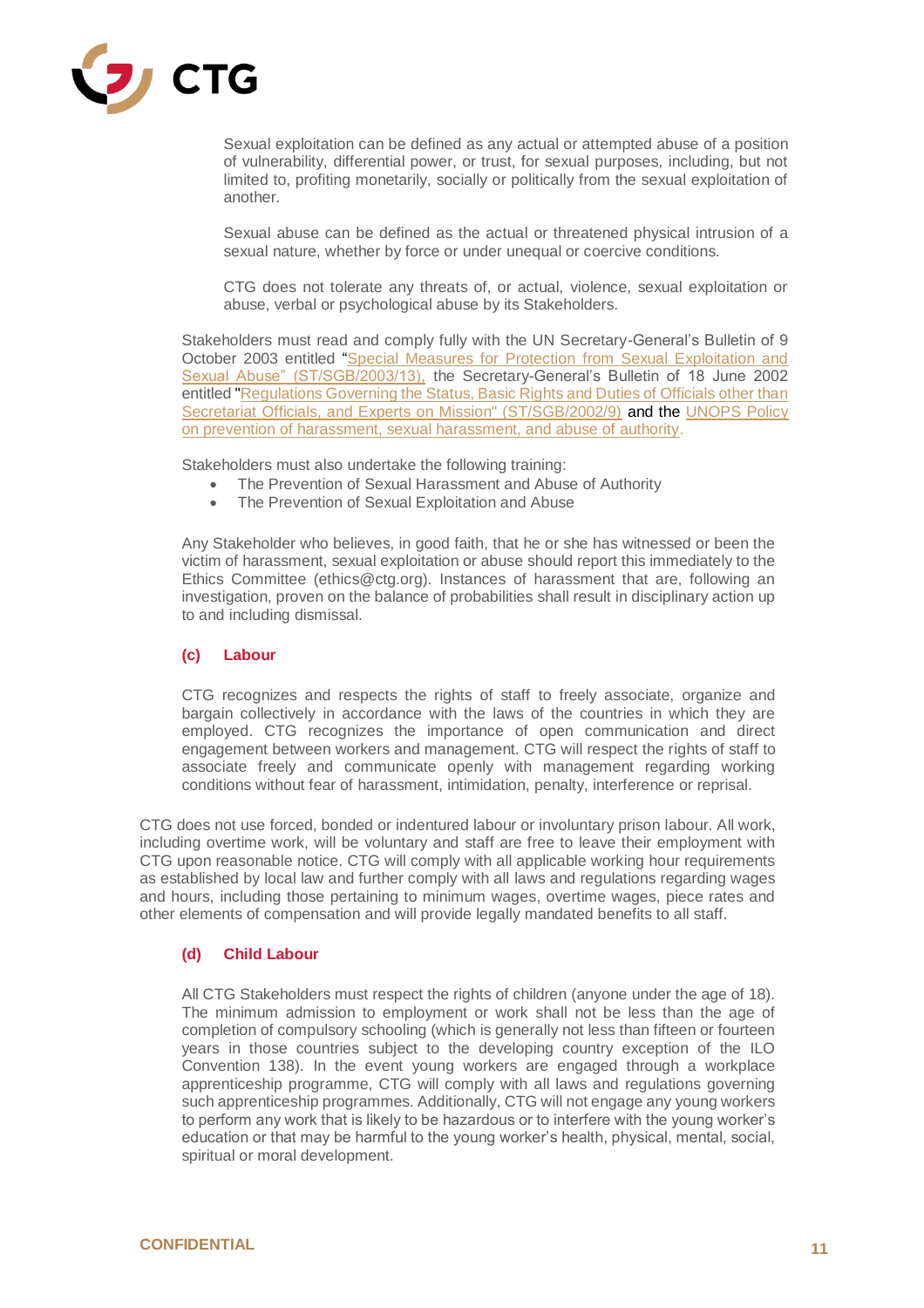

All Stakeholders must ensure that CTG activities do not involve any form of child slavery, trafficking, debt bondage, serfdom, use of children in armed service, child prostitution, sexual exploitation, illicit acts or work that by its nature or circumstances is likely to harm the health, safety or morals of children.

CTG Stakeholders are expected to report any such activity that they become aware of, or have reasonable suspicion of to the competent authorities and the Ethics Committee. If child labour is involved or there is suspicion of its involvement in the supply of any service that CTG relies upon for its business an alternative supplier will be sought until the matter has been investigated.

# **(e) Human Trafficking**

For the purposes of this Code human trafficking is the recruitment, harboring, transportation, provision, or obtaining of a person for (1) a commercial sex act induced by force, fraud, coercion, or in which the person induced to perform such an act has not attained 18 years of age; or (2) labour or services, through the use of force, fraud, or coercion for the purpose of subjection to involuntary servitude, debt bondage or slavery.

CTG Stakeholders will not engage in human trafficking, nor engage with any third-party provider involved in such activities. CTG requires its Stakeholders to remain vigilant to such activities and to report any suspected or discovered instances to the competent authorities and the Ethics Committee.

## **(f) Slavery**

CTG Stakeholders will not use slavery, forced or compulsory labour, or be complicit in any other entities use of such labour.

#### **19. HEALTH AND SAFETY**

All Stakeholders will conduct CTG activities in compliance with all relevant legislation, regulations and directives applicable to the country of operations to ensure a safe and healthy workplace. In addition, all CTG Stakeholders will comply with the applicable health and safety policies for a client or a site, whilst working for a client or visiting a client's site.

# **20. ENVIRONMENTAL POLICY**

CTG is committed to safeguarding the natural environment and expects Stakeholders to conduct and manage their activities in an environmentally sustainable manner. All activities will be planned and managed to ensure minimum environmental impact and, in a manner, sensitive to the cultural and social norms of the people they may affect; as a guideline CTG expects all operations to abide by a 'leave no trace' approach.

Furthermore, Stakeholders must know and follow the environmental policies and regulations that apply in their area of business and locale. Stakeholders should report any violations of environmental policies or potential hazards to their supervisor or a CTG **Director** 

#### **21. CONDUCTING BUSINESS**

CTG is committed to conducting its activities in compliance with all applicable local laws and regulations.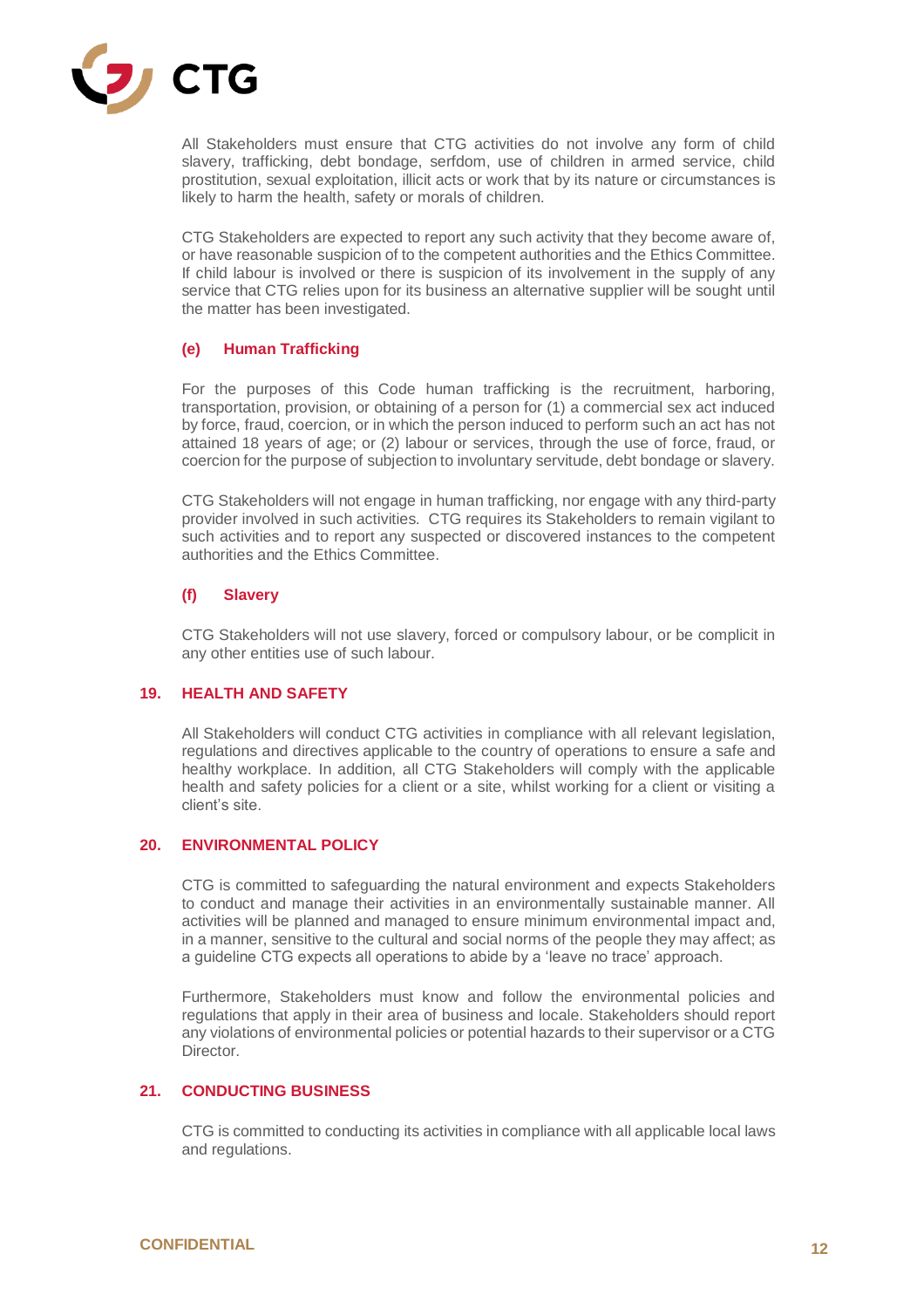

Business conducted overseas must be undertaken in accordance with applicable local laws whilst maintaining the highest ethical, social and moral values. Where ambiguity exists between local and International law, Stakeholders are to adopt the higher standard.

## **22. COMPLIANCE WITH LAW**

Stakeholders shall, at all times be and remain subject to applicable local State, Territory and Federal laws of the country of operation and shall conduct themselves accordingly at all times. It is the Stakeholders' responsibility to understand and conform with these laws. Stakeholders must promptly direct any questions, issues or request for further training on these areas to their manager or the Ethics Committee.

Stakeholders are on notice that it is easy to inadvertently breach local law in many overseas jurisdictions, and the consequences of doing so can be extremely severe. The rule of law may be tenuous, or non-existent, in certain locations. Stakeholders must therefore proceed with extreme caution and ensure compliance with local laws and regulations.

Stakeholders are on notice that CTG will report any conduct (whether suspected or conclusive) of an unlawful nature to local police authorities for investigation and prosecution, without notice to the Stakeholder concerned.

## **23. PROCUREMENT**

CTG will conduct its business fairly, impartially, in an ethical manner and in full compliance with all applicable laws and regulations as they apply to CTG's business around the world. Stakeholders involved in proposals, bid preparation or contract negotiations must be certain that all statements, communications, certifications and representations to prospective and current clients are accurate and truthful.

At all times when engaging with the UN, CTG and its stakeholders shall take special care to fully comply with all regulations, rules, policies and procedures that apply to UN procurement and contracting with the UN including but not limited to:

- [http://www.un.org/depts/ptd/;](http://www.un.org/depts/ptd/)
- [www.un.org/depts/ptd/supplier.htm](http://www.un.org/depts/ptd/supplier.htm) ;
- [www.undp.org/content/dam/undp/documents/procurement/documents/UNDP\\_s](http://www.undp.org/content/dam/undp/documents/procurement/documents/UNDP_supplier_code_of_conduct.pdf) [upplier\\_code\\_of\\_conduct.pdf;](http://www.undp.org/content/dam/undp/documents/procurement/documents/UNDP_supplier_code_of_conduct.pdf) [http://www.un.org/en/ethics/policies.shtml\)](http://www.un.org/en/ethics/policies.shtml).

(the "UN Regulations")

Stakeholders preparing or otherwise supporting the preparation of bids and proposals to the UN shall be familiar, and comply, with all applicable UN Regulations.

Any Stakeholder who obtains or receives confidential or proprietary information related to UN procurement is (i) required to promptly notify his or her supervisor and (ii) strictly prohibited from using such information unless it is publicly available or provided officially by the UN. Improper disclosure of such confidential or proprietary information could violate laws protecting such information.

CTG maintains a zero-tolerance policy for any violation of the UN Regulations; any violations of the UN Regulations shall result in immediate dismissal in accordance with relevant labour laws.